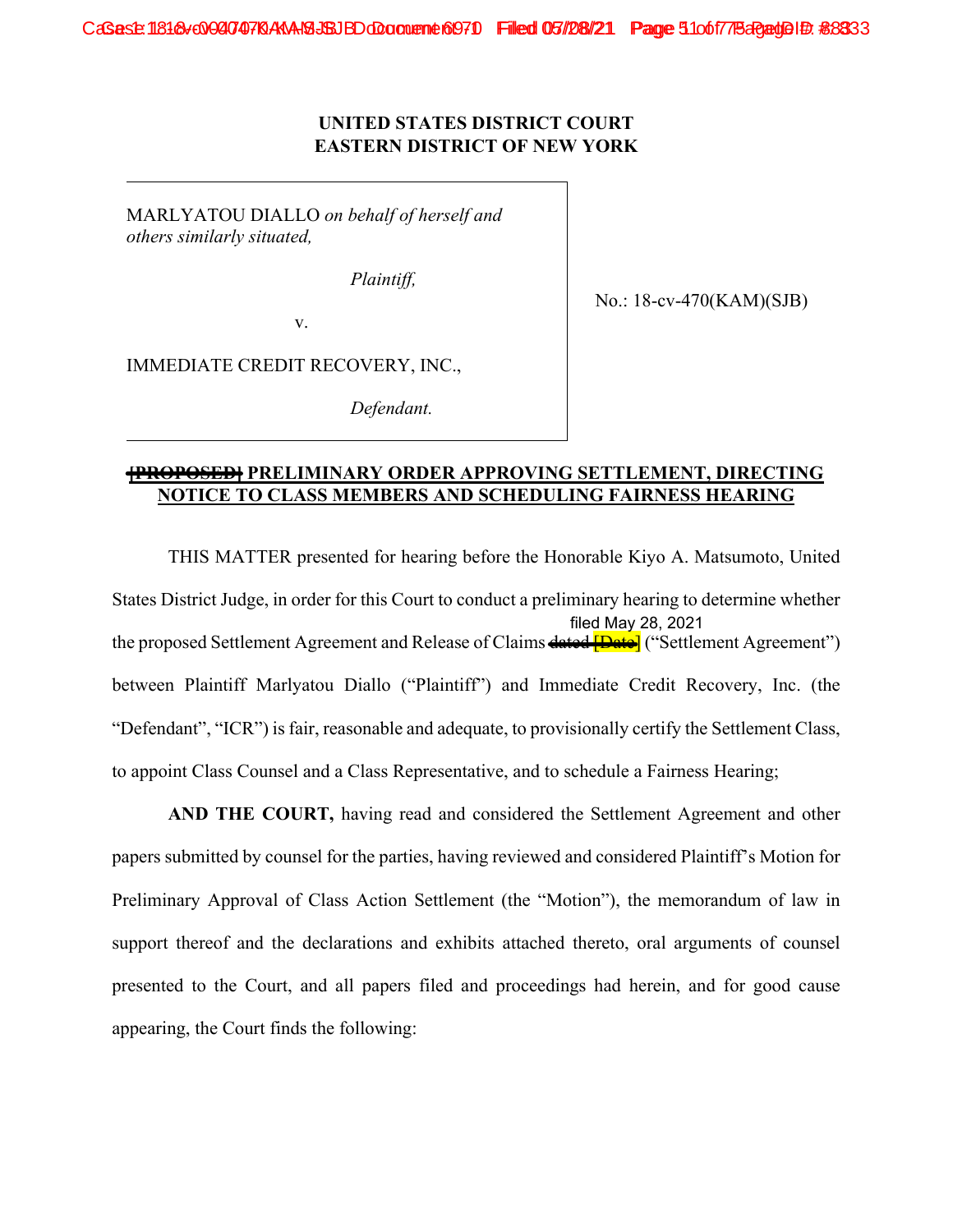1. The settlement before the Court is between Plaintiff, the Class Members in the class proposed to be certified for settlement purposes, and the Defendant.

2. Defendant has denied any and all liability alleged in the Amended Complaint.

3. As a result of arm's-length negotiations, Class Counsel and Defendant's Counsel reached a settlement on behalf of Plaintiff and Defendant that provides, among other relief, monetary relief to the Class Members.

4. Plaintiff and Defendant now request preliminary approval of a Settlement Class pursuant to  $\overline{Fed}$ . R. Civ. P. 23(b)(3).

## **NOW, THEREFORE IT IS HEREBY ORDERED THAT:**

5. The Motion for Preliminary Approval of the proposed settlement is GRANTED and Plaintiff and Defendant are hereby ordered to comply with the schedule as set forth in this Order.

6. The Court has jurisdiction over the subject matter of this matter and over Plaintiff and Defendant in this action.

7. Defendant has complied with the obligation to serve written notice of the proposed class settlement to the appropriate governmental representatives pursuant to the Class Action Fairness Act of 2005, 28 U.S.C.  $\S 1715$ , and the terms of the Settlement Agreement.

8. Pursuant to Fed. R. Civ. P. 23(b)(3), the following Settlement Class and Subclasses preliminarily certified for purposes of final settlement:

Settlement Class:

All individuals who -- within the three years preceding commencement of this action ( $\overline{ECF}$  Doc. 1) -- were sent a letter by ICR on behalf of New York City College of Technology, that sought collection of a balance that purported to include collection fees.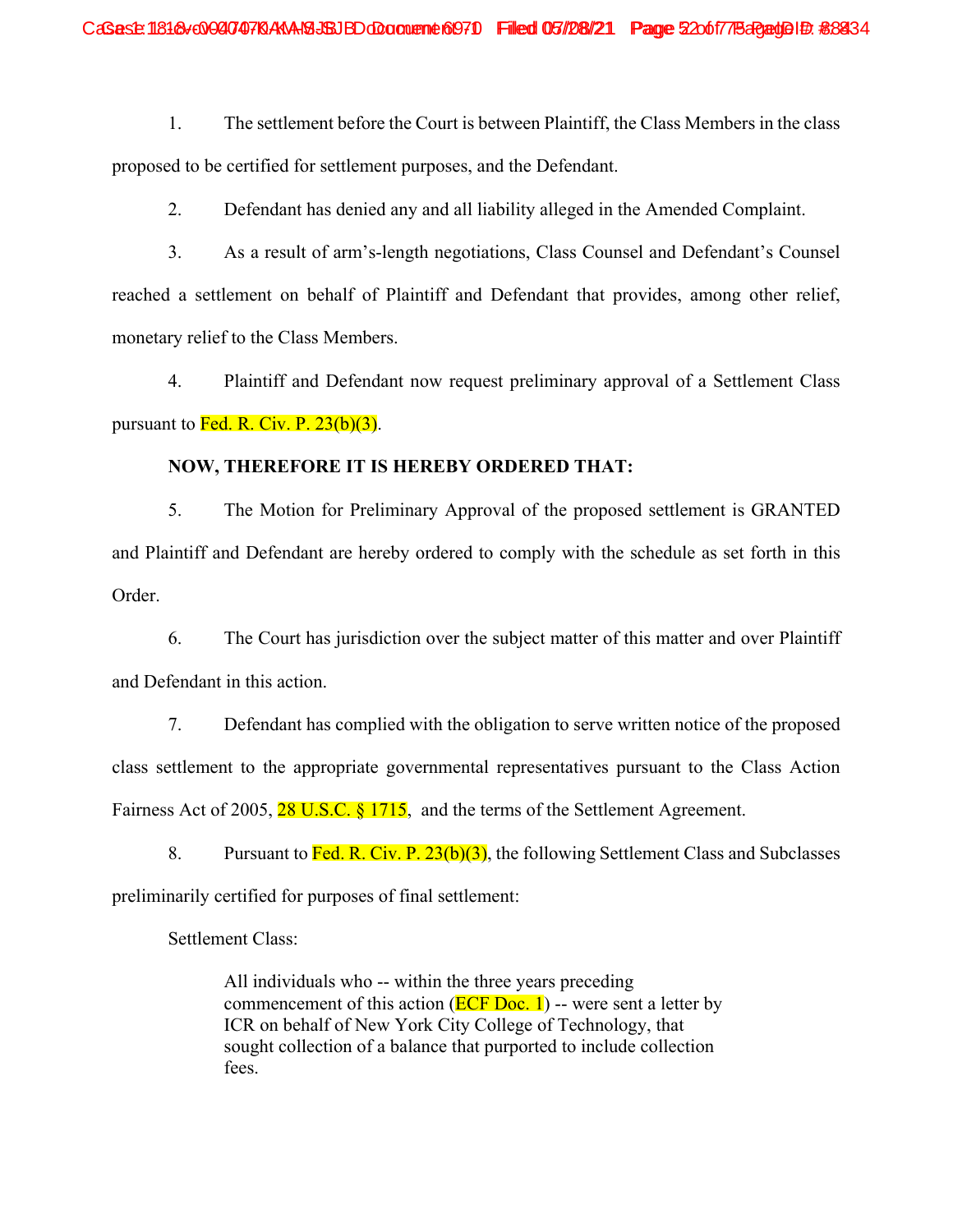9. The following people who otherwise meet the Settlement Class definition are

hereby excluded:

- (i) Any individual who now is, or ever has been, an officer of ICR as well as the spouses, parents, siblings and children of all such individuals; and
- (ii) Any Judge of the United States District Court for the Eastern District of New York, as well as his or her immediate family and staff.
- 10. The Court finds that, for the purpose of this Settlement (and without prejudice to

any party in the event final approval is not granted), the requirements of Rule 23 of the Federal

Rules of Civil Procedure are satisfied, and that a class action is an appropriate method for resolving

the disputes in this litigation. Specifically, the Court finds that the Settlement Class satisfies the

prerequisites for class certification under Rule 23 in that:

- a. The members of the above defined class, numbering approximately 7,008, are so numerous that joinder of all members is impracticable.
- b. There are questions of law and fact common to the Settlement Class.
- c. The claims of the Class Representatives (appointed below) are typical of the claims of the Settlement Class.
- d. The Class Representatives fairly and adequately represents the interests of the Settlement Class. There are no conflicts of interest between the Class Representatives and members of the Settlement Class.
- e. Questions of law and fact common to the members of the Settlement Class predominate over any questions affecting only individual members of the class.
- f. Certification of the Settlement Class is superior to other available methods for the fair and efficient adjudication of this controversy.

11. The Court finds that the Settlement, on the terms and conditions set forth in the Settlement Agreement (previously filed as ECF Document 69-1, reattached here as Exhibit 1), is fundamentally fair, reasonable, adequate and is in the best interests of the Class Members, especially in light of the benefits achieved on behalf of them; the risk and delay inherent in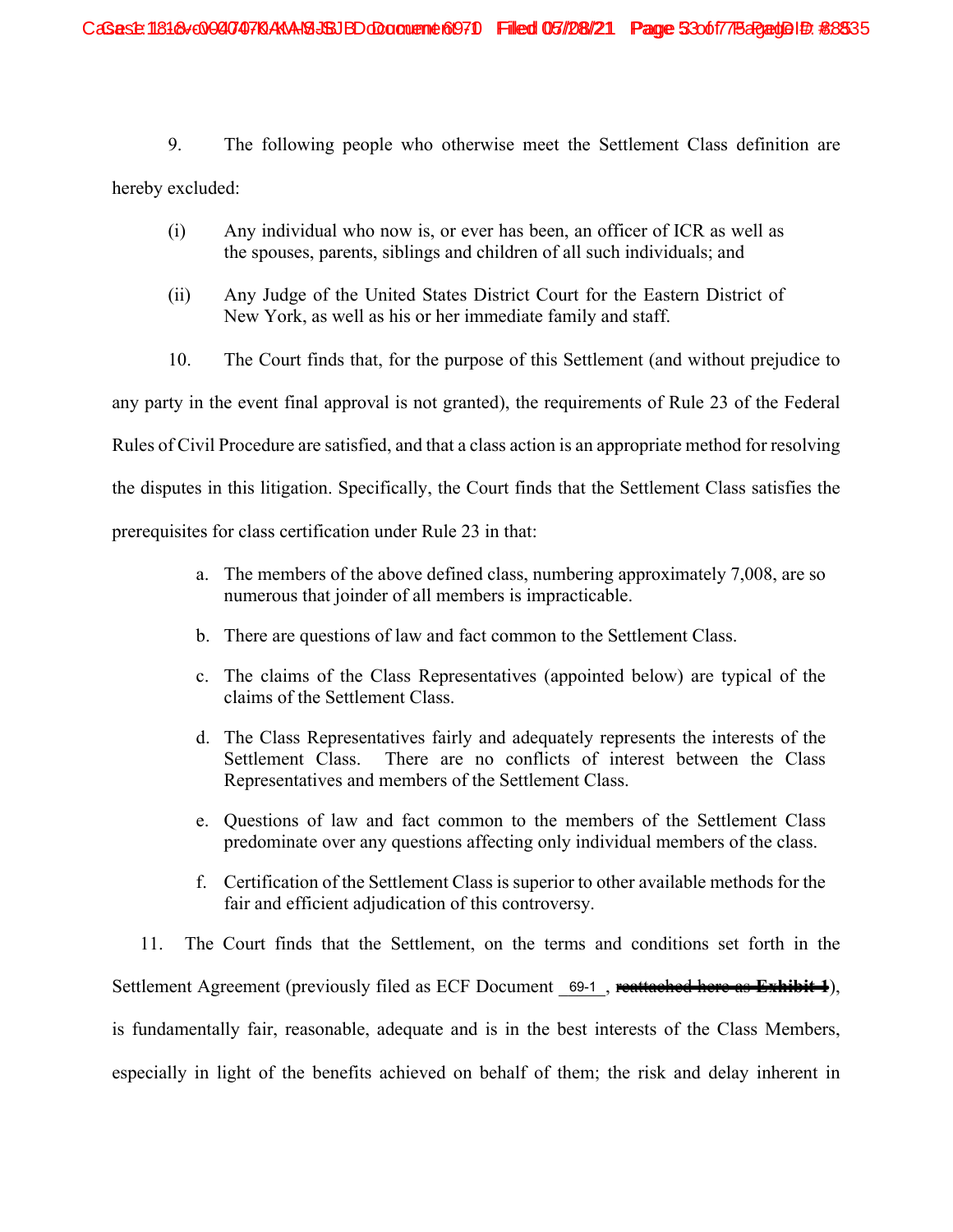litigation; and the limited amount of any potential recovery that could be shared by the Class Members.

12. Pursuant to Fed. R. Civ. P.  $23(a)(4)$  (and without prejudice to any party in the event final approval is not granted), the Court finds that Plaintiff Marlyatou Diallo fairly and adequately represents and protects the interests of the Settlement Class and appoints him as Settlement Class Representative.

13. Pursuant to Fed. R. Civ. P.  $23(g)$  (and without prejudice to any party in the event final approval is not granted), the Court appoints Daniel Schlanger, Esq. and Evan Rothfarb, Esq. of Schlanger Law Group, LLP and Abel L. Pierre of Law Offices of Abel L. Pierre, P.C. to serve as Settlement Class Counsel. Msrs. Schlanger, Rothfarb and Pierre have investigated the claims, prosecuted the case, negotiated a fair and reasonable settlement, and have the experience, knowledge, and resources to represent the Settlement Class.

14. The Settlement Agreement provides in part for the Defendant to (1) provide monetary relief to each Class Member who does not exclude himself or herself from the Settlement; (2) pay the costs of administering the settlement; (3) pay reasonable attorneys' fees, costs and expenses; and (4) pay an amount to the Class Representatives as service payment and for a release of his individual claims, as provided by the Settlement Agreement.

15. The Court approves American Legal Claim Services LLC as the Settlement Administrator. The Settlement Administrator shall be responsible for administering the Settlement according to the terms set forth in the Settlement Agreement and as Ordered herein.

16. Pursuant to the procedures set forth in the Settlement Agreement, the Defendant provided Plaintiff with a full class list along with a supporting affidavit regarding the methodology used to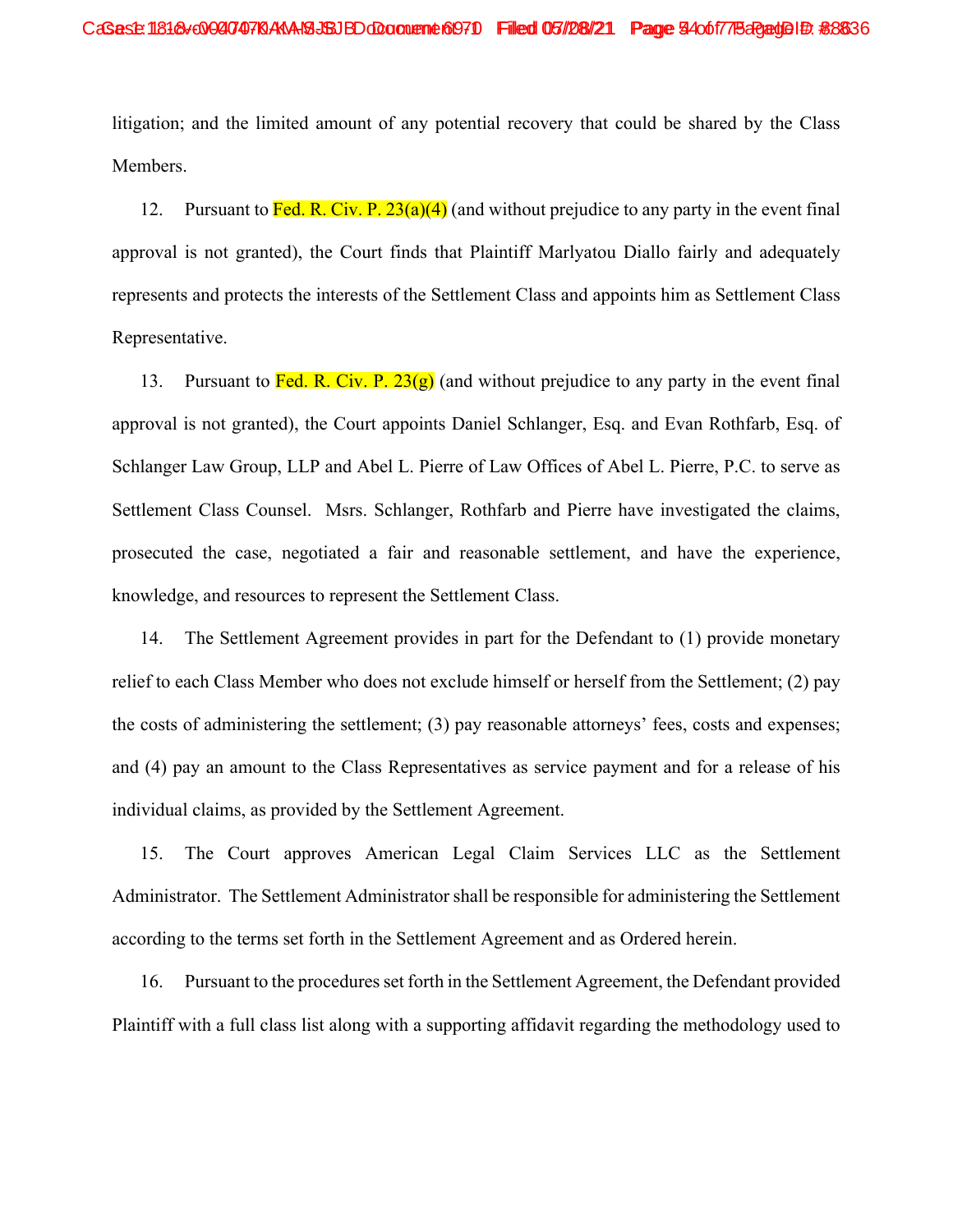compile the list. The Parties have agreed that the 7,008 consumers disclosed in the verified class list are Class Members (inclusive of the Class Representative).

17. The costs of administering the Settlement, including but not limited to, printing the Notice, updating the database and mailing the Notice and, thereafter, issuing and mailing the settlement checks shall be paid by the Defendant pursuant to the terms of the Settlement Agreement.

18. The Court finds that the first-class mailing of the proposed form of Postcard Settlement Class Notice ("Postcard Notice") attached hereto as **Exhibit 2** in the manner set forth herein and in the Settlement Agreement, in conjunction with the posting of the Long-Form Settlement Class Notice ("Long-Form Notice") attached hereto as **Exhibit 3** (collectively the "Notice") on the settlement website to be established pursuant to the Settlement Agreement, is the best notice practicable under the circumstances, consistent with due process of law, and constitutes due and sufficient notice of this Order to all persons entitled thereto and is in full compliance with the requirements of Fed. R. Civ. P. 23. The Court finds that mailing of the Postcard Notice in conjunction with the posting of the Long-Form Notice on the settlement website is the only notice required and that the Notice satisfies the requirements of due process and Federal Rule of Civil Procedure  $23(c)(2)(B)$ .

19. The Court finds that the Notice clearly states the procedures and deadlines for an individual to opt out of the class or to object to the Settlement.

20. The Settlement Administrator shall cause the Postcard Notice to be mailed to all Class Members in accordance with the terms of the Settlement Agreement in substantially the same form as **Exhibit 2**, by no later than [ $\land$ ] and shall post the Long-Form Notice shall be posted to the settlement website on the same date. September 6, 2021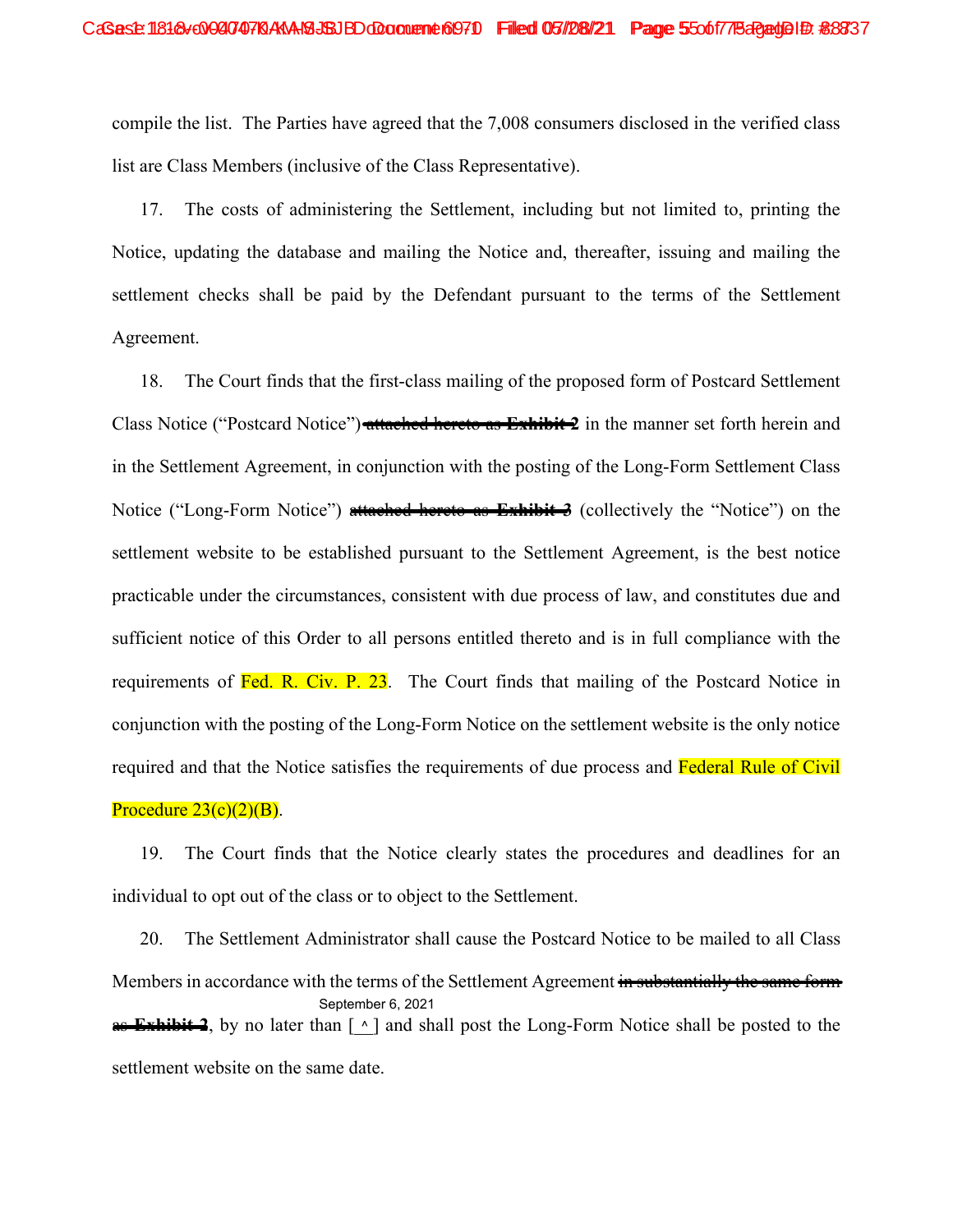21. By no later than sixty (60) days following the date of this Order, the Settlement Administrator shall provide to Class Counsel and counsel for Defendant one or more declarations attesting to compliance with the terms of this Order and the Settlement Agreement, including declarations stating that it properly mailed the Notice in accordance with the terms of this Order and as required by the Settlement Agreement and maintained a settlement website as provided for in the Settlement Agreement.

22. The moving parties shall file the Settlement Administrator's declaration with the application for Final Approval.

23. Objections not conforming to the requirements set forth in the Notice shall be stricken and shall not be considered or heard by this Court. Requests for exclusion from the class not conforming to the requirements set forth in the Notice shall be deemed inadequate and shall not serve to exclude any individual from the class.

24. Plaintiff seeks Class Counsel's fees and costs in the amount of \$ fees not to exceed \$283,333.33 and reimbursement of approximately \$14,000 in litigation costs  $\Lambda\Lambda$ 

Defendant does not oppose this request,so long as the reimbursement is for costs actually incurred or expected 25. A Fairness Hearing shall be held before this Court at 1:00 pm , on to be incurred and Class Counsel's request for reasonable attorney's fees is in an amount less than 1/3 of the Gross Settlement Fund.

Dec. 6, 2021 [INSERT A DATE NOT SOONER THAN 120 DAYS AFTER ENTRY OF THIS ORDER] in Courtroom  $\begin{bmatrix} 0 & \Delta A \\ 0 & 0 \end{bmatrix}$  at the United States District Court, Eastern District of New York, 225 Cadman Plaza East, Brooklyn, New York 11201, on the proposed Settlement including: (a) whether to grant final approval to the Settlement as fair, reasonable, and adequate and issue an Order dismissing the Complaint with prejudice; (b) whether Class Counsel's requested attorneys' fees and costs is fair and reasonable and (c) whether to approve the service payment to Plaintiff. This hearing may be adjourned to a later date without further or prior notice by oral announcement by the Court or by written order. 6C South